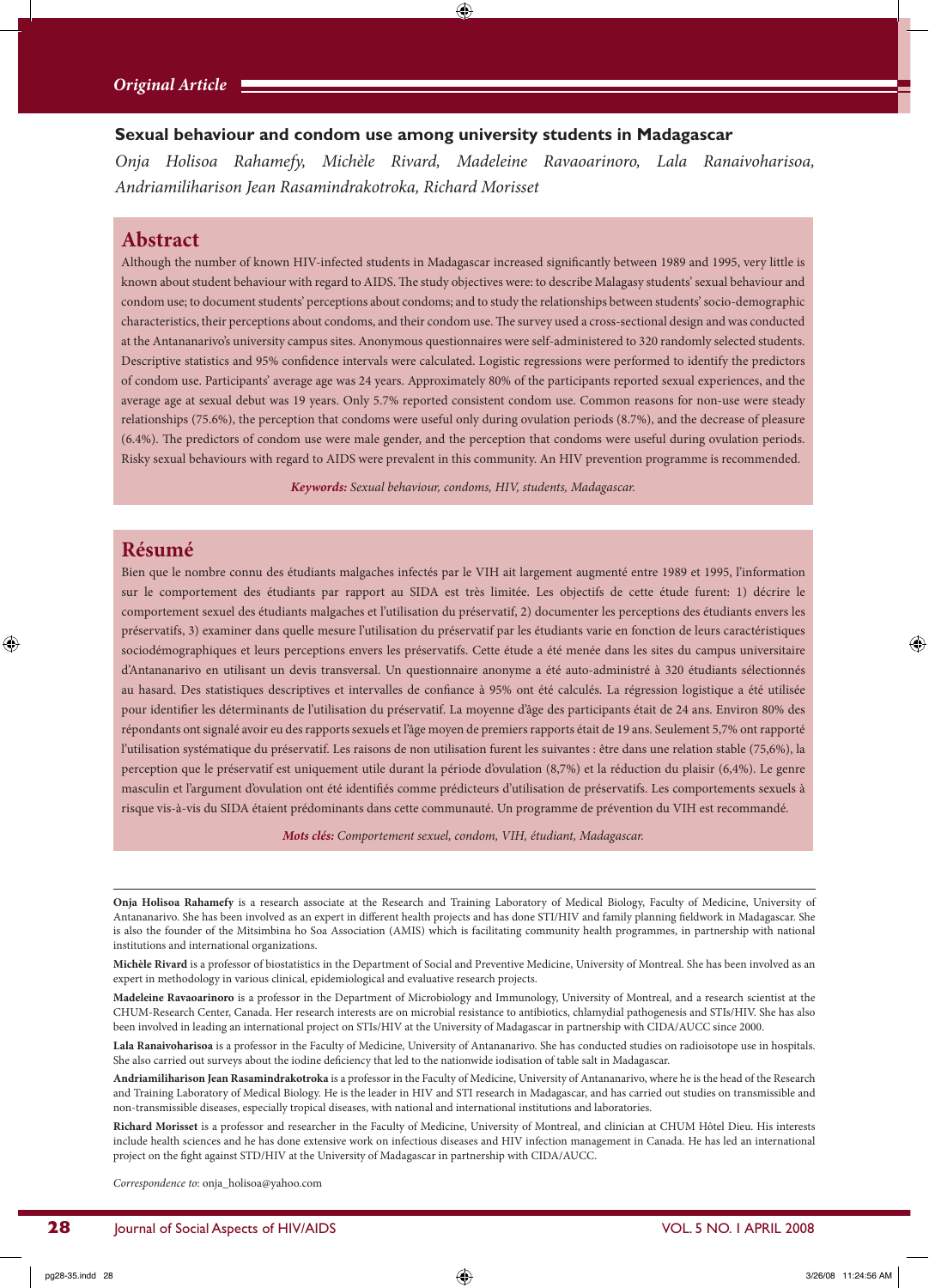# **Introduction**

Madagascar is a country where trends in the human immunodeficiency virus (HIV) epidemic are frightening. From 2000 through 2003, HIV prevalence increased from 0.15% to 0.95% (Executive Secretariat/National AIDS Control Committee, 2006). Concurrently, a high prevalence of curable sexually transmitted infections (STIs) was recorded. For example, a genital discharge rate of 5.7% was reported in men (Directorate of Demography and Social Statistics, 2000) and the chlamydial infection rate was up by 11% in women (Harijaona, Morisset, Rasamindrakotroka & Ravaoarinoro, 2002). As STIs have been shown to facilitate HIV transmission (Chesson & Pinkerton, 2000), acquired immune deficiency syndrome (AIDS) remains a real threat for the population.

Studies conducted in 1989 and 1995 reported that students represented respectively 0% and 2% of the people living with HIV in Madagascar (National Laboratory of Reference on HIV/AIDS in Madagascar, 2001). On a national level, among the 15 to 24 year-old population, about 17% indicated at least one casual sexual encounter in the year prior to the survey, but only 1.3% reported condom use during their last casual sexual intercourse (Directorate of Demography and Social Statistics, 2000). Given the assumption that the majority of university students are between 17 and 24 years of age, we believed that their community might be vulnerable to HIV infection through sexual risk-taking.

Researchers have reported risky sexual behaviour in African youths. For example, Nigerian university students indicated an average of 3.5 sexual partners at the time they were surveyed (Harding, Anadu, Gray, & Champeau, 1999). Approximately 63% of Togolese university students had more than one sexual partner at the time of the survey, and some 38% reported regular condom use (Sallah *et al*., 1999). Among Malagasy women, more than one-third had premarital sex, but only 3% reported condom use during their last premarital sexual intercourse (Directorate of Demography and Social Statistics, 1997). None of these results can be transferred directly to the student population because of underlying socio-cultural and environmental diversities. In fact, changes in Malagasy sexual behaviour rates were observed amongst various cultures and regions (Directorate of Demography and Social Statistics, 2000).

Perceptions about condoms have been investigated in order to understand why people practise unprotected sex. The most frequently reported reasons for failure to use condoms were: trust in partners, wanting to have a child, loss of pleasure, and being involved in a monogamous relationship (Eaton, Flisher, & Aaro, 2003; Hawken *et al*., 2002; Prince & Bernard, 1998). This issue had not been extensively explored among Malagasy youth.

Although studies on links between condom use and sociodemographic characteristics have generated mixed results in different countries (Hawken *et al*., 2002; Prince & Bernard, 1998), some have revealed an increase in use in younger age groups (Hawken *et al*., 2002) and in men (Prince & Bernard, 1998; Nuwaha, Faxelid & Höjer, 1999). The socio-demographic determinants of condom use have not been studied in-depth in Madagascar, yet results from a national survey showed higher rates of condom use in the 20 to 24 year age range, and in men (Directorate of Demography and Social Statistics, 2000). Religion is a predominant social marker in Madagascar, but its relationship to sexual behaviour remains ambiguous.

As existing data did not provide public health authorities with an appropriate basis for decisions on the implementation of an HIV programme among Malagasy students, a survey of students' sexual behaviours was carried out on the seven campus sites of the University of Antananarivo, the largest university in Madagascar. Three goals were pursued: to describe male and female students' sexual behaviours and condom use; to document perceptions about condoms among students who do not use them consistently; and to study relationships between students' socio-demographic characteristics, their perceptions about condoms, and their condom use. We firstly hypothesised that reported risky sexual behaviour with regard to STIs/AIDS was prevalent among Antananarivo's university students; and secondly that age, gender and marital status were associated with condom use, but religion not.

### **Method**

 $\bigoplus$ 

The study was approved by the Ethics Committee of Madagascar's National Laboratory of Reference on HIV/AIDS. It targeted 4 274 students registered at one of the seven campus sites of the University of Antananarivo: Ambohipo (site I), Vontovorona (site II), Ankatso 1 (site III), Ankatso 2 (site IV), Ambolonkandrina (site V), Ambatomaro (site VI) and 67 Hectares (site VII). The survey was conducted from February through July 2000, using a cross-sectional design. We expected that sexual behaviour prevalence would be between 5% and 95% in this student population. A sample size of 353 was therefore needed to allow for appropriate precision within 2.5% to 5%, considering a confidence level of 95%. The sample size was fixed at *N=*400 because of anticipated missing values.

Participants were selected using each site's list of registered students. As campus sites had different sizes, we used a stratified sampling scheme according to campus sites. Regardless of ⊕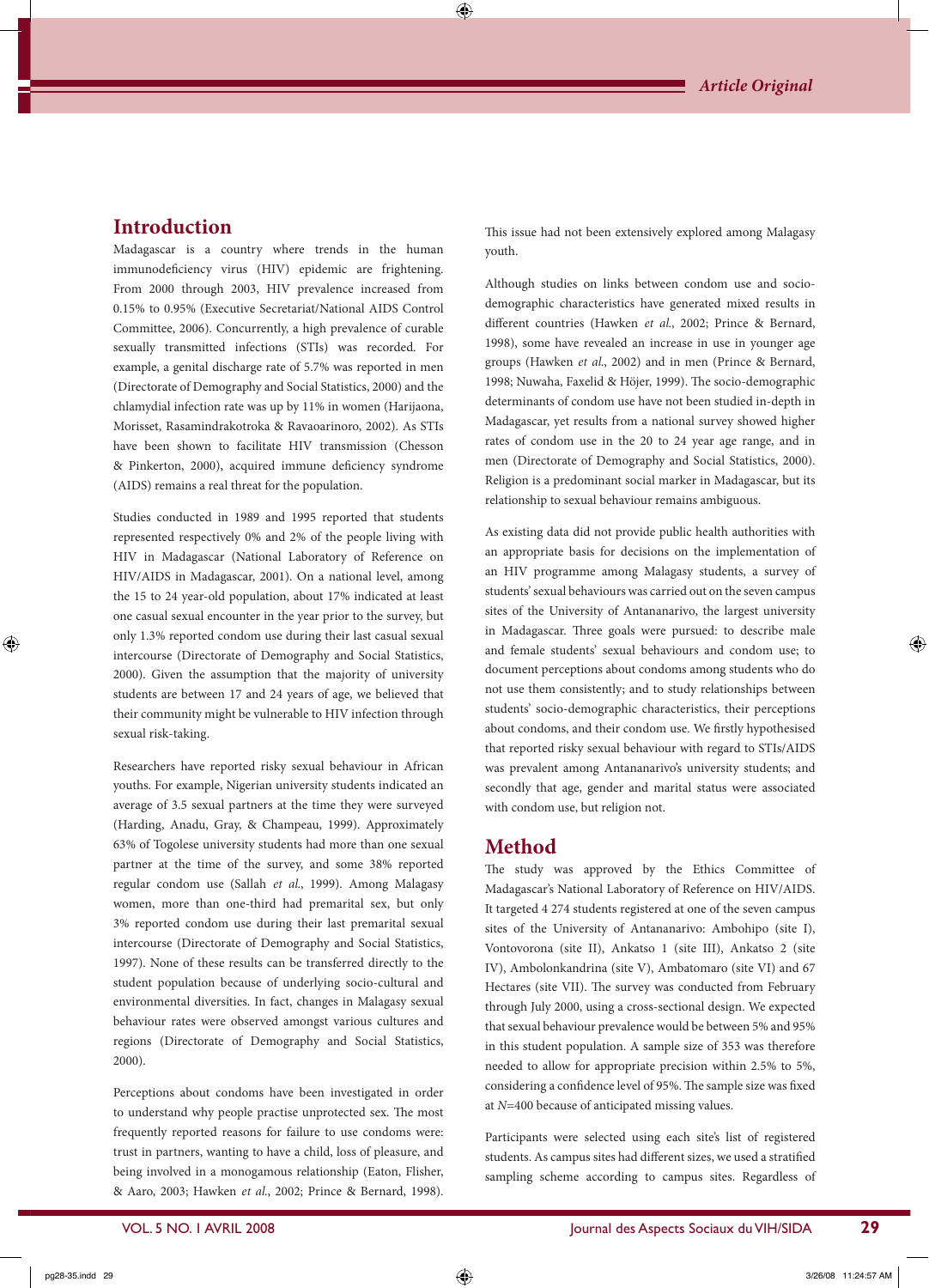socio-demographic characteristics, site-size equivalent sample fractions of 25.5%, 20.8%, 18.6%, 17.9%, 7.3%, 7.2% and 2.7% were extracted from all sites, which housed 1088 (site I), 890 (site II), 796 (site III), 795 (site IV), 310 (site V), 308 (site VI) and 117 (site VII) students. We expected a better representation of subjects residing in each site by using this procedure.

⊕

Data collection used a pre-tested anonymous questionnaire written in French, the university's teaching language. As recommended by the students during pre-tests, some terms were translated into Malagasy. Most of the relevant items were developed based upon a review of previous research, and the content was validated by three experts. Questions related to the variables of interest are presented in Appendix A. In the course of the analysis process, studied variables were reclassified to fit the local context. Socio-demographic variables included "age", "gender", "marital status" (Single/Married), and "religion" (Christian/non-Christian). Behavioural variables were "Sexual experience" (Yes/No), "Age at first sexual intercourse", "Sexual orientation" (Heterosexual/Homosexual/Bisexual), "Number of sexual partners in the past 12 months" (None/One/Two or more), "Commercial sex in the past 12 months" (Yes/No), "Vaginal sex in the past 12 months" (Yes/No), "Oral sex in the past 12 months" (Yes/No), "Anal sex in the past 12 months" (Yes/No), "Age at first vaginal sex", "Age at first oral sex", "Age at first anal sex", and "Condom use in the past 12 months": Never/ Irregularly (sometimes or almost all the time)/Consistently (all the time).

As far as marital status was concerned, the few separated, divorced and widowed students were classified as single, and married students included legally married and cohabiting couples. For each respondent, the age at first sexual intercourse was defined as the one at which either vaginal, oral or anal sex was first experienced. Also, condom use in the past 12 months included using condoms during vaginal, oral and anal sex. Consistent condom use in the past 12 months implied condom use during all vaginal, oral or anal sexual intercourse. In the same way, it was established that a participant had never used a condom in the past 12 months when he or she reported never using one for all the types of sexual practices. The rest of the sexually active participants were considered to be irregular condom users.

In order to document students' perceptions about condoms, an open-ended question was asked: "why wouldn't you use a condom during sexual intercourse?" Then variables were extracted from the most common reasons for non-condom use and classified into two categories: mentioned/not mentioned.

The survey was carried out during the annual medical examination

visit each student must make to a university health clinic. Two workshops were held for local investigators to ensure uniform data collection. A trained investigator supplied one questionnaire to each selected participant in a private room. After informed oral consent was given, the questionnaire was self-administered by the student. One investigator was present to reply to the participant's queries. The completed form was immediately put into a large envelope and sealed. In the case of a participant's absence or refusal, the investigators documented the socio-demographic characteristics and reasons for non-participation.

Descriptive statistics and 95% confidence intervals (95%CI) were calculated. A significance level at 0.05 was considered for *p*-values. Means and percentages were weighted by campus site for socio-demographic characteristics, behavioural and perception variables. In order to compare percentages, the Pearson's χ2 Test, or where necessary, the Fisher Exact Test were used. The Pearson's χ2 Test was not calculated if at least one expected value was less than 1. For the mean comparison between sub-groups, an analysis of variance or, if needed, the appropriate nonparametric test was run. Logistic regressions were performed to evaluate the extent to which students' sociodemographic characteristics, and some of their perceptions about condoms, were associated with their condom use, the dependent variable. Independent variables, including "age", "gender", "marital status", "religion" and the collected common perceptions about condoms were introduced in the model. The number of sexual partners in the past 12 months was entered as a potential confounder. Some potential effect modifiers were also inserted. When assessing interaction effects, a chunk likelihood ratio test was found to be statistically non-significant, so all the entered product terms were eliminated. Confounding effect was confirmed if the computed odds ratio (OR) changed by at least 10% when removing the factor. The number of sexual partners in the past 12 months was found to be a confounder and was then maintained in the reduced model. Analyses used Epi6 6.04 and SPSS 10.0 software packages.

## **Results**

### **Participation rates and socio-demographic characteristics**

Most of the selected students participated in the survey (320 out of 400 students). The participation rates were respectively 82%, 86%, 76%, 75%, 79%, 79% and of 83% in the sites I to VII. Non-participants did not respond for many reasons: 24 (6%) moved; 16 (4%) lived off-campus; 14 (3.5%) were travelling; 14 (3.5%) had courses or exams; 2 (0.5%) were hospitalised; 1 (0.3%) disliked the research, 1 (0.3%) wanted to preserve his privacy, 3 (0.8%) had administration problems; and 5 (1.3%)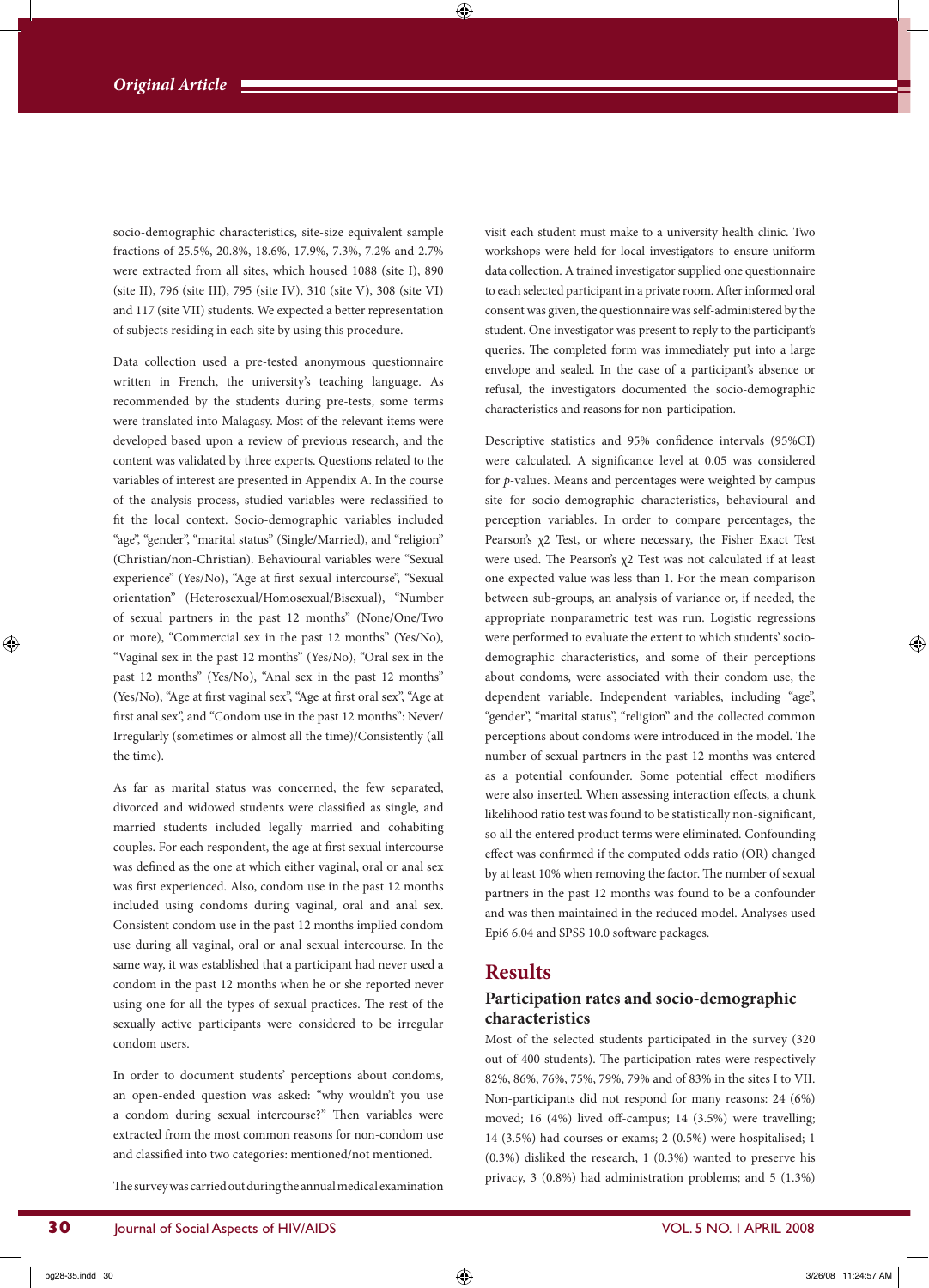|                 | Participants (N=320) |            |            | Non-participants (N=80) |       |  |  |  |
|-----------------|----------------------|------------|------------|-------------------------|-------|--|--|--|
|                 |                      | Number (%) | Number (%) | p                       |       |  |  |  |
| Age             |                      |            |            |                         |       |  |  |  |
| 18-23 years     | 44                   | (45.7)     | 21         | (29.3)                  |       |  |  |  |
| 24-29 years     | 142                  | (44.3)     | 43         | (54.2)                  | 0.016 |  |  |  |
| $\geq$ 30 years | 32                   | (10.0)     | 12         | (16.4)                  |       |  |  |  |
| Gender          |                      |            |            |                         |       |  |  |  |
| Male            | 204                  | (60.6)     | 47         | (55.8)                  | 0.483 |  |  |  |
| Female          | 116                  | (39.4)     | 32         | (44.2)                  |       |  |  |  |
| Marital status  |                      |            |            |                         |       |  |  |  |
| Single          | 275                  | (86.2)     | 60         | (84.0)                  | 0.085 |  |  |  |
| Married         | 42                   | (13.8)     | 16         | (16.0)                  |       |  |  |  |
| Religion        |                      |            |            |                         |       |  |  |  |
| Christian       | 298                  | (94.4)     | n.a.       |                         | ٠     |  |  |  |
| Non-Christian   | 20                   | (5.6)      | n.a.       |                         |       |  |  |  |

**Table 1. Socio-demographic characteristics of the participants and non-participants, University of** 

 $\bigoplus$ 

students were not found, in spite of repeated contact attempts by the person responsible for the survey.

Table 1 shows the socio-demographic characteristics of the study participants. Their average age was 24 years (median*=*24; range=18-47). Men represented approximately two thirds of the study population. It was noticed that the average age differed significantly in the sites I to VII: 26, 22, 25, 24, 25, 24 and 27 years respectively (Kruskal-Wallis analysis of variance: *p*<0.001); as did the proportions of men, which were 65.9%, 80.3%, 50.9%, 53.6%, 73.9%, 59.1% and 40.0% respectively  $(p<0.01)$ . The majority of students said they were single, and over 90% indicated they were Christians. Of those selected to be surveyed, participants were 2 years younger than non-participants: 24 v. 26 years (*p*<0.01).

#### **Malagasy students' sexual behaviour and condom use**

Approximately 80% of the participants reported sexual experiences. The indicated age at sexual debut was between 7 and 27 years for men (average=18.4 years; median*=*18 years) while it varied from 14 through 28 years for women (average=20.2 years; median*=*20 years). These distributions were significantly different among men and women (Wilcoxon test: *p*<0.001). Of all the sexually active participants, one student declared he was bisexual, and the rest said they were heterosexual.

Table 2 presents the sexually active respondents' sexual behaviour and condom use. During the year prior to the study, 29% of the students had two or more sexual partners, and 7.8% reported having commercial sex. Vaginal intercourse was reported by almost all the participants, while few students declared oral (14.8%) and anal sex practices (3%). While the

average age at sexual debut was 19 years for all the sexually active students, it was 19, 21 and 20 years for vaginal, oral and anal sex respectively. Systematic condom use was reported by 5.7% of respondents.

Men were statistically different from women regarding a number of behaviours. While almost one-third of the male students reported two or more sexual partners, only about 1 out of 10 of the female students reported this (*p*<0.001). Moreover, none of the women reported having commercial sex, while 13% of the men did (*p*<0.001). Lastly, about half of the women had never used a condom in the past 12 months. This rate was estimated at nearly one-third for the men (*p*=0.016).

#### **Students' perceptions about condoms**

Table 3 reports students' common perceptions about condoms. Approximately 94% of the respondents had not used condoms consistently in the past 12 months. Almost all of the latter (215/217) could state at least one reason for not using condoms. The most frequently reported reasons were: sexual intercourse with a steady partner (75.6%); sex during off-ovulation periods (8.7%); and decrease of sexual pleasure (6.4%). Some students mentioned other less common reasons like: trust in the partner (2.8%); feeling uncomfortable when using condoms, including breakages (3.1%); lack of knowledge on how to use a condom (3.8%); unaffordable costs of condoms (1.8%). Infrequently (less than 1% for each variable), students indicated the following reasons: the fear that condoms were contaminated with HIV or other pathogens, the fear that condoms generated side-effects, partner refusal, immediate unavailability of condoms, intention to procreate, safety with a HIV-seronegative partner, spontaneity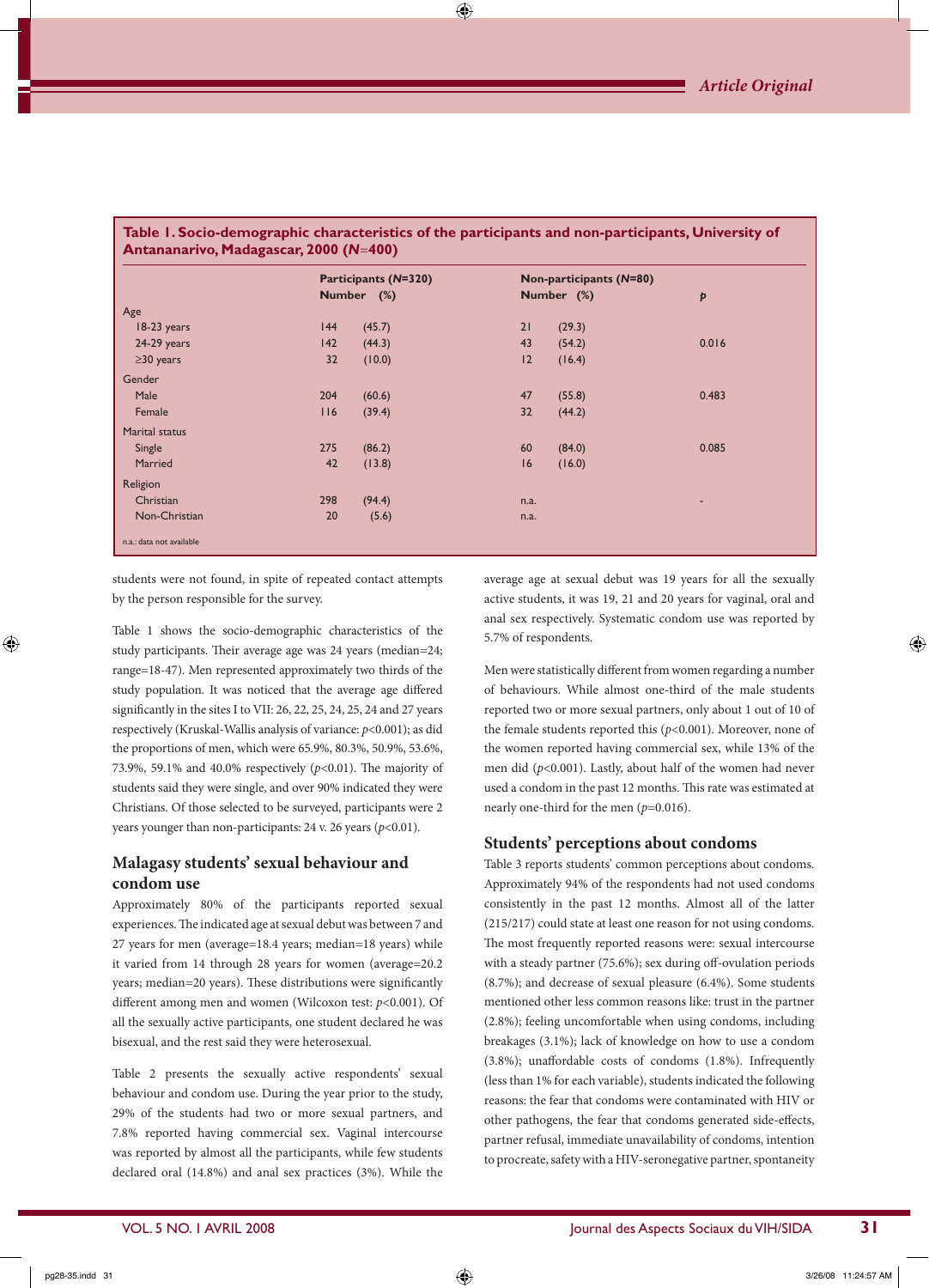|                                                       | Table 2. Malagasy students' reported sexual behaviour and condom use in the past 12 months, |  |
|-------------------------------------------------------|---------------------------------------------------------------------------------------------|--|
| University of Antananarivo, Madagascar, 2000, (N≈262) |                                                                                             |  |

⊕

|                                           | Men<br>$(N \approx 166)$ |                          | Women<br>$(N \approx 96)$  |             |                         |                            |          |
|-------------------------------------------|--------------------------|--------------------------|----------------------------|-------------|-------------------------|----------------------------|----------|
|                                           | $\mathbf N$              | %                        | (95%CI)                    | $\mathbf N$ | %                       | (95%CI)                    | P        |
| Number of sexual partners in the past     |                          | $N_{\text{total}}$ =163  |                            |             | $N_{\text{total}}$ =95  |                            |          |
| 12 months                                 |                          |                          |                            |             |                         |                            |          |
| None                                      | $\mathbf{H}$             |                          | $9.0\qquad(6.3 - 11.6)$    |             |                         | $12$ $13.7$ $(9.8 - 17.6)$ |          |
| One                                       | 87                       |                          | $51.3$ $(46.7 - 56.0)$     | 69          | 73.3                    | $(68.3 - 78.3)$            |          |
| Two or more                               |                          |                          | 65 39.7 $(35.1 - 44.2)$    |             | $14$ $13.0$             | $(9.2 - 16.8)$             | < 0.001  |
| Commercial sex in the past 12 months      |                          | $N_{\text{total}}$ =154  |                            |             | $N_{\text{total}}$ =83  |                            |          |
| Yes                                       |                          |                          | $19$ $12.7$ $(9.5 - 15.9)$ |             | $0 \t 0.0$              | n/a                        | < 0.001  |
| Vaginal sex in the past 12 months         |                          | $N_{\text{total}}$ =155  |                            |             | $N_{\text{total}} = 84$ |                            |          |
| Yes                                       |                          | 154 99.3                 | n/a                        | 83          | 98.9                    | n/a                        | $1.000*$ |
| Oral sex in the past 12 months            |                          | $N_{\text{total}} = 154$ |                            |             | $N_{\text{total}} = 81$ |                            |          |
| Yes                                       |                          |                          | 28 20.0 (12.1 - 24.3)      |             |                         | $7, 6.3, (2.5 - 14.8)$     | 0.051    |
| Anal sex in the past 12 months            |                          | $N_{\text{total}}$ =153  |                            |             | $N_{\text{total}}$ =82  |                            |          |
| Yes                                       |                          |                          | $3 \quad 1.7 \quad n/a$    |             | $4 \quad 5.1$           | n/a                        | $0.242*$ |
| Condom use in the past 12 months          |                          | $N_{\text{total}}$ =154  |                            |             | $N_{\text{total}}$ =83  |                            |          |
| Never                                     |                          |                          | 48 36.6 (31.9 - 41.2)      |             |                         | 39 46.2 (40.1 - 52.2)      |          |
| <b>Irregularly</b>                        | 98                       |                          | $57.6$ $(52.8 - 62.3)$     | 39          |                         | $46.2$ $(40.1 - 52.2)$     | 0.042    |
| Consistently                              | 8                        |                          | $5.9$ $(3.6 - 8.1)$        | 5           | 7.6                     | $(0.9 - 11.1)$             |          |
| n/a: not applicable, 95%CI not calculated |                          |                          |                            |             |                         |                            |          |
| * Fisher Exact Test                       |                          |                          |                            |             |                         |                            |          |

of sexual acts, embarrassment when purchasing condoms, absence of flux, the perception that condoms were unnatural, and inducements to temptation. A statistically significant difference was found when comparing men's perceptions with women's with regard to condoms. Female students were more likely to state that condoms were not useful with a steady partner: 86% v. 69% (*p*<0.03).

# **Relationships between students' sociodemographic characteristics, perceptions about condoms, and condom use**

Table 4 presents computed odds ratios from multivariate analyses that compared condom use (used condom irregularly) and noncondom use (never used condom) among the studied population. The few students who used a condom on a regular basis were excluded. Most of them found no reason to engage in unprotected sexual intercourse, or did not answer the question related to perceptions about condoms. Results showed that the main predictors of condom use were male gender and the perception that condoms were useful only during women's ovulation periods  $(p<0.01)$ . Males were twice as likely to report using condoms as females. Students who felt that condoms were useful only during ovulation periods were six times more likely to use them, compared with students who didn't state such an opinion.

### **Discussion**

The findings confirm the first hypothesis that reported risky sexual behaviour with regard to STIs/AIDS was prevalent among Antananarivo University students. Although late sexual debut was recorded, consistent condom use was very low. Results lead one to question whether those students had any sexual health education. Also, the fact that the students were away from their family and free from parental behavioural prohibitions, might have induced them to engage in hazardous sexual intercourse. Consequently, students were vulnerable and there was a risk of HIV infection spread in their community.

The results support the hypothesis that gender is associated with condom use. In Madagascar, rates of using condoms were found to be lower among women than men (Directorate of Demography and Social Statistics, 2000). In the present study, female students were as likely as male students to say that they would not use condoms with a steady partner. A second study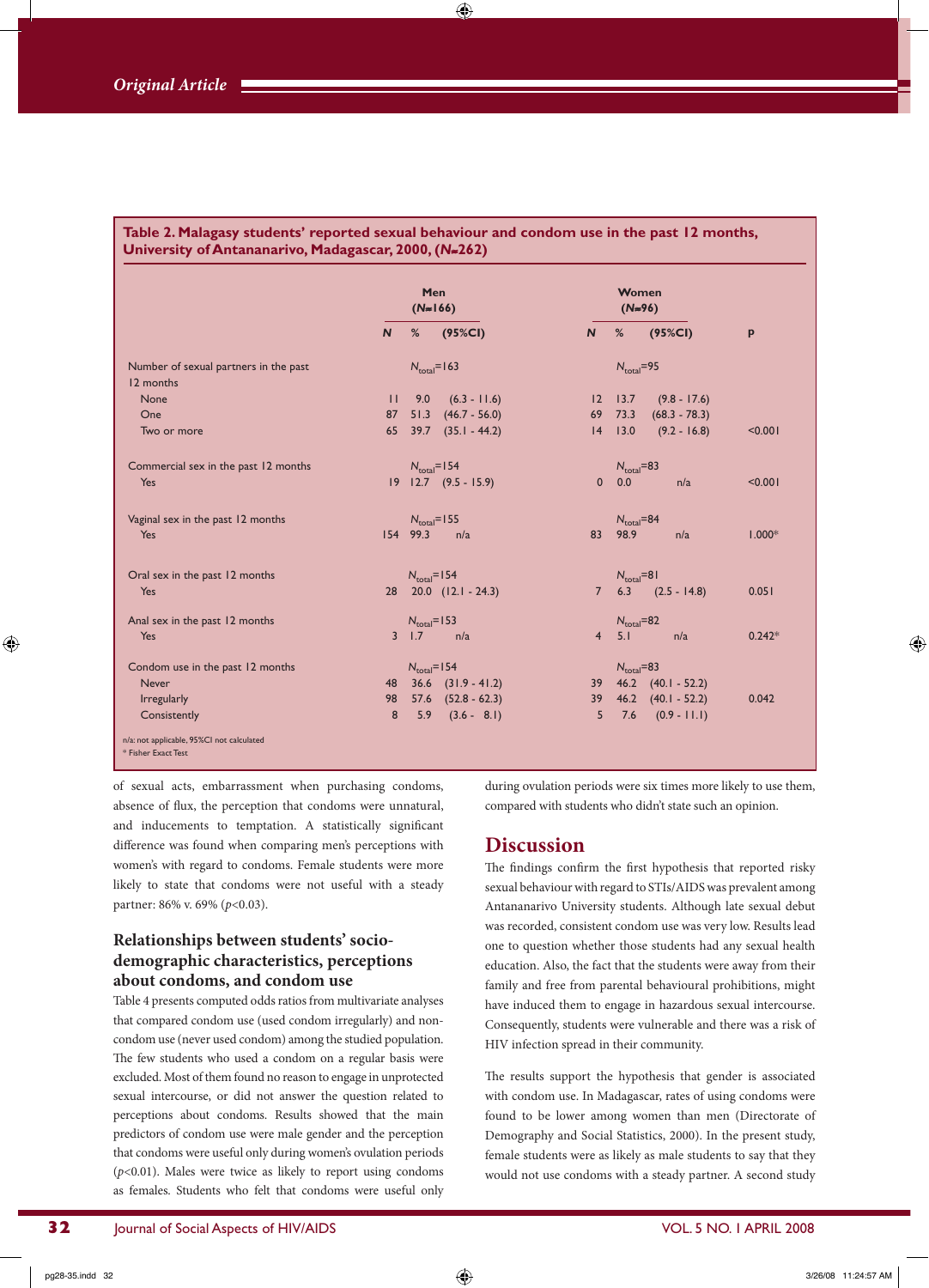|                                                                         | Men<br>$(N=139)$ |     |                         |                |      |                 |       |
|-------------------------------------------------------------------------|------------------|-----|-------------------------|----------------|------|-----------------|-------|
|                                                                         | N                | %   | $(95\%CI)$              | $\mathsf{N}$   | %    | $(95\%CI)$      | p     |
| "Condom is useful only during<br>ovulation periods"<br><b>Mentioned</b> | $\overline{10}$  | 5.4 | $(2.9 - 11.5)$          | 10             | 4.1  | $(5.6 - 20.8)$  | 0.150 |
| "No condom with a steady<br>partner"<br>Mentioned                       |                  |     | $96$ 68.9 (61.4 - 76.7) | 63             | 86.3 | $(74.4 - 91.4)$ | 0.027 |
| "Decrease of sexual pleasure"<br>Mentioned                              | 3                | 8.8 | $(4.5 - 14.2)$          | $\overline{4}$ | 2.6  | n/a             | 0.288 |

**Table 3. Common reasons for non-condom use among students who do not use them consistently,** 

 $\bigoplus$ 

supported the finding that Malagasy women are unwilling to use condoms with their steady boyfriend (Behets *et al*., 2005). This suggests that women engaged in unprotected sexual intercourse in steady relationships, and in this way, they were exposed to STIs and HIV infection. This indicates the need to specifically target female students in HIV prevention programmes. Furthermore, the observed gender and relationship differences with regard to condom use should be taken into consideration when defining condom promotion strategies. Messages tailored to men, women and couples are required.

The last hypothesis that religion is not associated with condom use was verified. This is in agreement with data obtained from research on Malagasy women (Glick, Randriamamonjy & Sahn, 2004). Christian affiliation is predominant in Antananarivo. Results may reflect firstly, the difficulties of integrating sexual education in Christian teachings; and secondly, the gap between Christian identity and individual behaviour with regard to

some of its doctrines. For example, condom use was recorded in spite of the Catholic position against condoms. Besides, none of the sexually active students had indicated religion as a reason for non condom use. In the Malagasy social context, Christian churches have shown considerable flexibility. Actually, religious and traditional practices cohabit without competition (Roubaud, 1999). Our data revealed that although the majority of respondents considered themselves Christians, premarital sexual intercourse was quite common. Malagasy students' sexual behaviour, including condom use, may have been determined by both the existence of sexual health education and the conservation of traditional cultures allowing sexual activities before marriage (Garenne & Zwang, 2004). Data also suggest that instead of religious affiliation or identity, faithbased religiosity could be a measure of interest in the study of relationships between religion and sexual behaviours in Madagascar.

## **Table 4. Relationships of students' socio-demographic characteristics and perceptions about condoms, to their condom use, University of Antananarivo, Madagascar, 2000 (***N=***209)**

|                                                                                            | <b>OR</b> | $(95\%CI)$       | $p^*$ |
|--------------------------------------------------------------------------------------------|-----------|------------------|-------|
| Socio-demographic characteristics                                                          |           |                  |       |
| Age <sup>+</sup>                                                                           | 0.87      | $(0.54 - 1.38)$  | 0.272 |
| Gender                                                                                     | 2.29      | $(1.19 - 4.42)$  | 0.007 |
| Marital status                                                                             | 1.68      | $(0.78 - 3.61)$  | 0.094 |
| Religion                                                                                   | 1.43      | $(0.41 - 4.95)$  | 0.188 |
| Common perceptions about condoms                                                           |           |                  |       |
| "Condom is useful only during ovulation periods"                                           | 6.04      | $(1.53 - 23.83)$ | 0.005 |
| "No condom with a steady partner"                                                          | 1.57      | $(0.69 - 3.55)$  | 0.141 |
| "Decrease of sexual pleasure"                                                              | 0.86      | $(0.25 - 2.88)$  | 0.400 |
| * One-tailed p-value from Wald Test                                                        |           |                  |       |
| <sup>†</sup> "Age" was classified into 3 categories: 18-23 years / 24-29 years / ≥30 years |           |                  |       |

⊕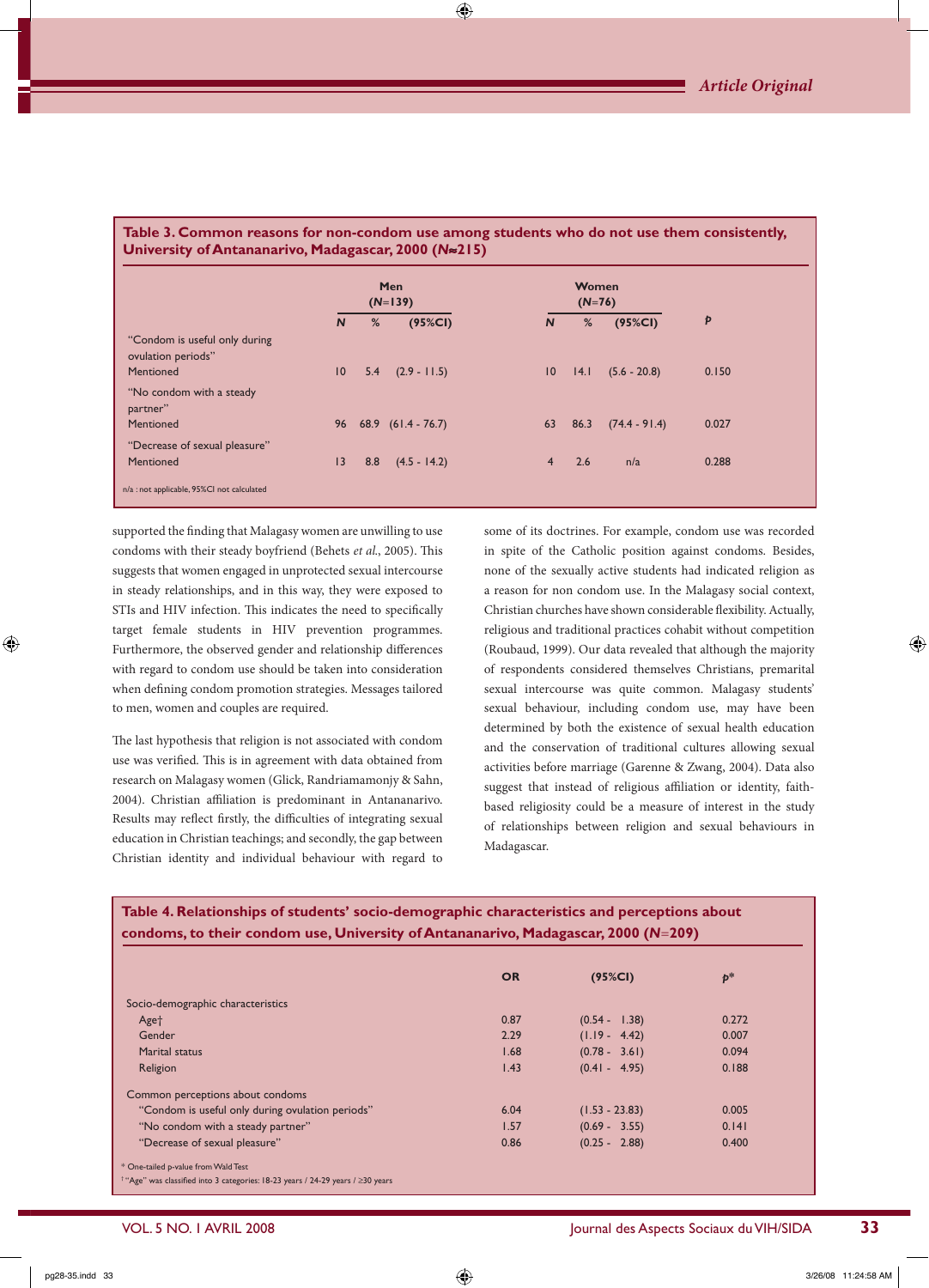However, findings do not support the hypotheses that age and marital status are associated with condom use. The participants' homogenous educational level, university context, and gender relationships might explain the discrepancy. In fact, two larger studies conducted in Madagascar, in 2000 and 2004, reported significant associations of higher educational attainment with increase in condom use (Directorate of Demography and Social Statistics, 2000; Glick, *et al*., 2004). Since studies were students' first concern, becoming pregnant before graduating was undesirable for the majority, and the use of condoms to prevent conception interested both single and married students. Men and women in Madagascar have a more egalitarian relationship than couples in many other African countries (Gastineau, 2005). This probably allows for couples' shared decision to use condoms.

On the one hand, some of the results were not surprising on account of their consistency with available data. For example, the earlier age at sexual debut (Eaton *et al*., 2003) and the larger number of sexual partners indicated by men than women were consistent with results from other African countries (Hawken *et al*., 2002). Some reasons for not using condoms among Malagasy students were similar to those mentioned by Kenyans and Nigerians (Anugwom, 1999; Hawken *et al*., 2002).

On the other hand, some observations differed from other findings. For example, Malagasy students reported a later age at sexual debut (19 years old) compared with South Africans, where more than 50% were already sexually active at the age of 16 (Eaton *et al*., 2003). At the same time, the median age at sexual debut was 16-17 years among the Malagasy general population (Directorate of Demography and Social Statistics, 2000). Again, the Malagasy students were motivated to postpone their fecund life because of schooling and studies at the university. Furthermore, it is possible that some Malagasy students did not want to engage in premarital sexual activity because of religious convictions. Studies reported the association between religion and sexual initiation (McCree, Wingood, DiClemente, Davies & Harrington, 2003). Lastly, the average age at first intercourse could have been biased because of understatements.

Malagasy students indicated low systematic condom use: 5.7%, which was not much different from the 8% reported condom use among South African students (Eaton *et al*., 2003). It is a major concern to note that Malagasy students had a low risk perception of contracting AIDS. Only one student stated that he would not use a condom with an HIV seronegative partner (0.5%). Among Nigerian students, 50% would use condoms to prevent STIs/AIDS (Anugwom, 1999). The important difference between Malagasy and Nigerians' data might be accounted for by the fact that the survey among Nigerians happened during a local HIV campaign. The low risk perception of contracting AIDS in this Malagasy student community needs to be explored by conducting in-depth studies when implementing any HIV programme.

⊕

In the present study, condom users were male rather than female. Among Turkish and Nigerian students, condom users were women rather than men (Gokengin *et al*., 2003; Olley & Rotimi, 2003). Differences in perceived social norms about condoms between the populations might explain the discrepancy. Furthermore, the use of another contraceptive method could have led Malagasy women to abandon the use of condoms. Nevertheless, results indicate that some female students were vulnerable to HIV, particularly, those who never used condoms with a steady partner.

The study was important on two counts. It was the first carried out in this population group and met the local public Health Department's need to document the risk of HIV spreading in the university student community. Most of the variables were studied in other research projects, and the content validity was checked by experts. Nonetheless, only sexual behaviour in the past 12 months was investigated, and the questions did not include the number of lifetime sexual partners. Thus, the HIV transmission risk might have been underestimated.

The presence of investigators during the questionnaire administration provided the opportunity to get a response to each question, but could have caused information bias. The under-reporting of socially undesirable sexual behaviour, like having a high number of sexual partners, was expected, as well as the overestimation of desirable behaviour like using condoms. As far as the data collection method is concerned, proceeding with an anonymous postal questionnaire might have reduced such information bias. Weaknesses were also found in some interval estimates which could not be calculated, or were too wide. A larger sample would have given more precise point estimates.

Lastly, findings justify the implementation of an HIV prevention programme in this Malagasy student community. The noted gender behavioural differences suggest the adoption of individual focused strategies such as counselling that are tailored to each person's needs. Although current data are useful for an immediate local HIV intervention, or for further youth sexual health research, they need to be complemented by long term HIV projects among students.